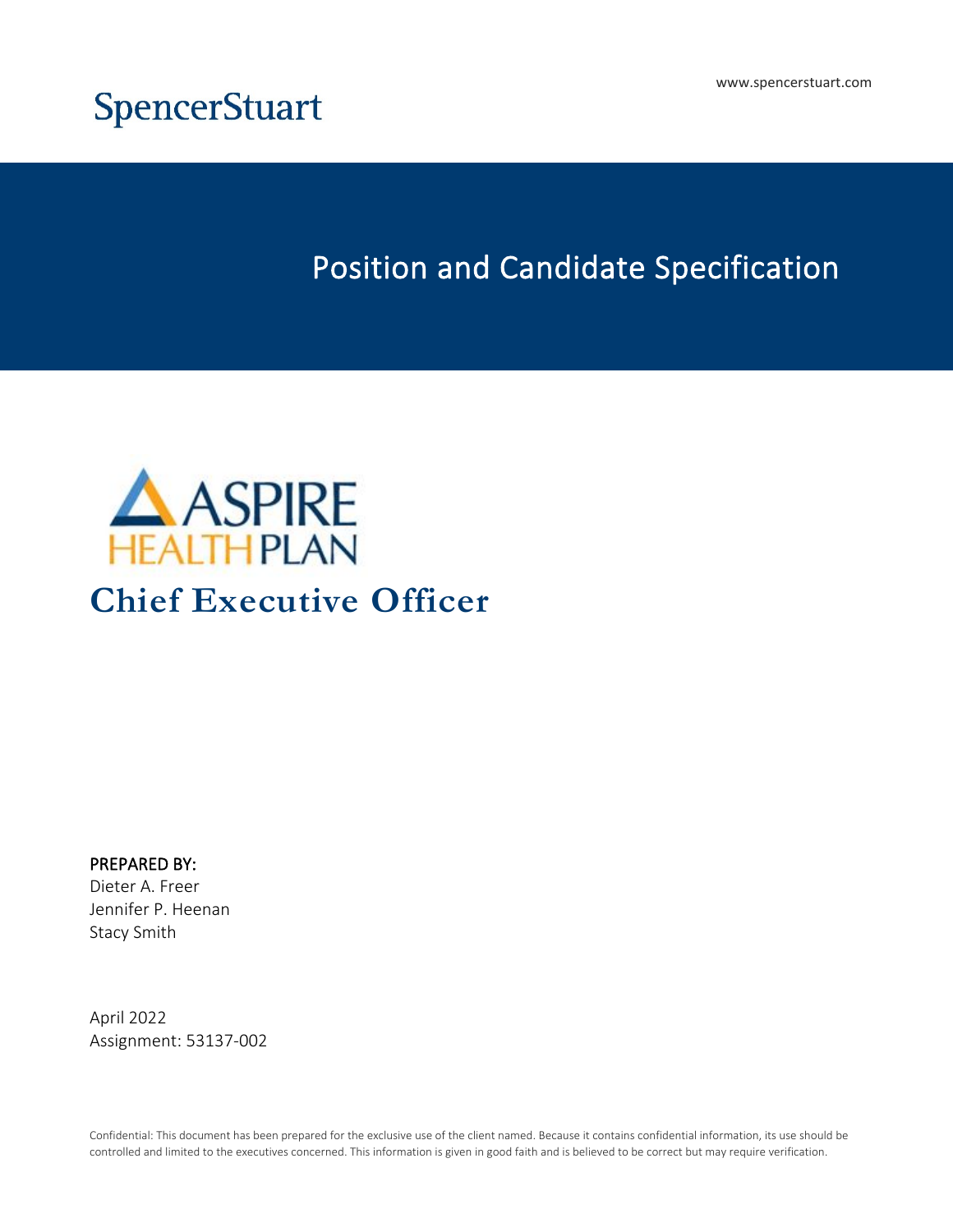# $\bf A$ bout the  $\bf Company$   $\bf A$ spire Health

Aspire Health, owned jointly by Montage Health and Salinas Valley Memorial Healthcare System, provides better health by bringing together people, providers, payers and community partners to promote wellness and deliver the best possible care, service and value. The primary purpose of Aspire is to improve the health of the populations it serves by using the tools of population health (care management, disease management and addressing social determinants of health) and creating the right incentives to do so.

Included in Aspire Health is Aspire Health Plan ("Plan"), which is licensed by the California Department of Managed Health Care ("DMHC") as a Knox-Keene Health Care Service Plan, and has entered into a contract with the Centers for Medicare and Medicaid Service ("CMS") to be designated as a Medicare Advantage Plan. Over 700 physicians, all four Monterey County hospitals and other local healthcare providers are part of the Aspire Health Plan network across Monterey County. The Plan has a multidisciplinary team that manages healthcare benefit services for high-quality and cost-effective care delivery on behalf of the health plan sponsors it serves, whether that is the government (Medicare) in Monterey County or for commercial employers in the central coast region.

The Plan conducts business in three market segments:

- 1) A Medicare Advantage Plan, which includes Aspire Health Value (HMO), Aspire Health Advantage (HMO) and Aspire Health Plus (HMO-POS) Medicare Advantage plans. The Medicare Advantage Plan recently achieved a 4-star rating from CMS based on its HCAHPS scores.
- 2) A third-party administrator for two self-funded health plans for Montage Health and Salinas Valley Memorial Healthcare System employees.
- 3) The Plan has a small Anthem HMO that takes professional risk and plans to launch another commercial HMO product with Blue Shield in 2022.
- 4) The plan participates in two accountable care organization (ACO) contracts for a total of > 40,000 lives.

In addition to the health plan, Aspire Health offers population health programs and services to promote wellness, improve care and help lower healthcare costs for everyone in Monterey County. It helps people find solutions to overcome barriers to good health – financial, emotional behavioral and clinical — so they can be more active, independent and in control of their health. This program also helps communities in Monterey County address major health issues, such as diabetes, through coaching, care management and education.

## **KEY ASPIRE HEALTH PLAN (USA) FACTS**

- Medicare Advantage Plan: 6,100 members
- **Two employee sponsored health plans: 10,000 members**
- Anthem HMO: 3,500
- Expected new Blue Shield HMO: 2,000 (first year)
- Anthem ACO: 25,000
- Blue Shield ACO: expected 12,000
- **Montage Medical Group: 80 (23 PCPs)**
- **Salinas Valley Medical Clinic: 160 providers (40 PCPs)**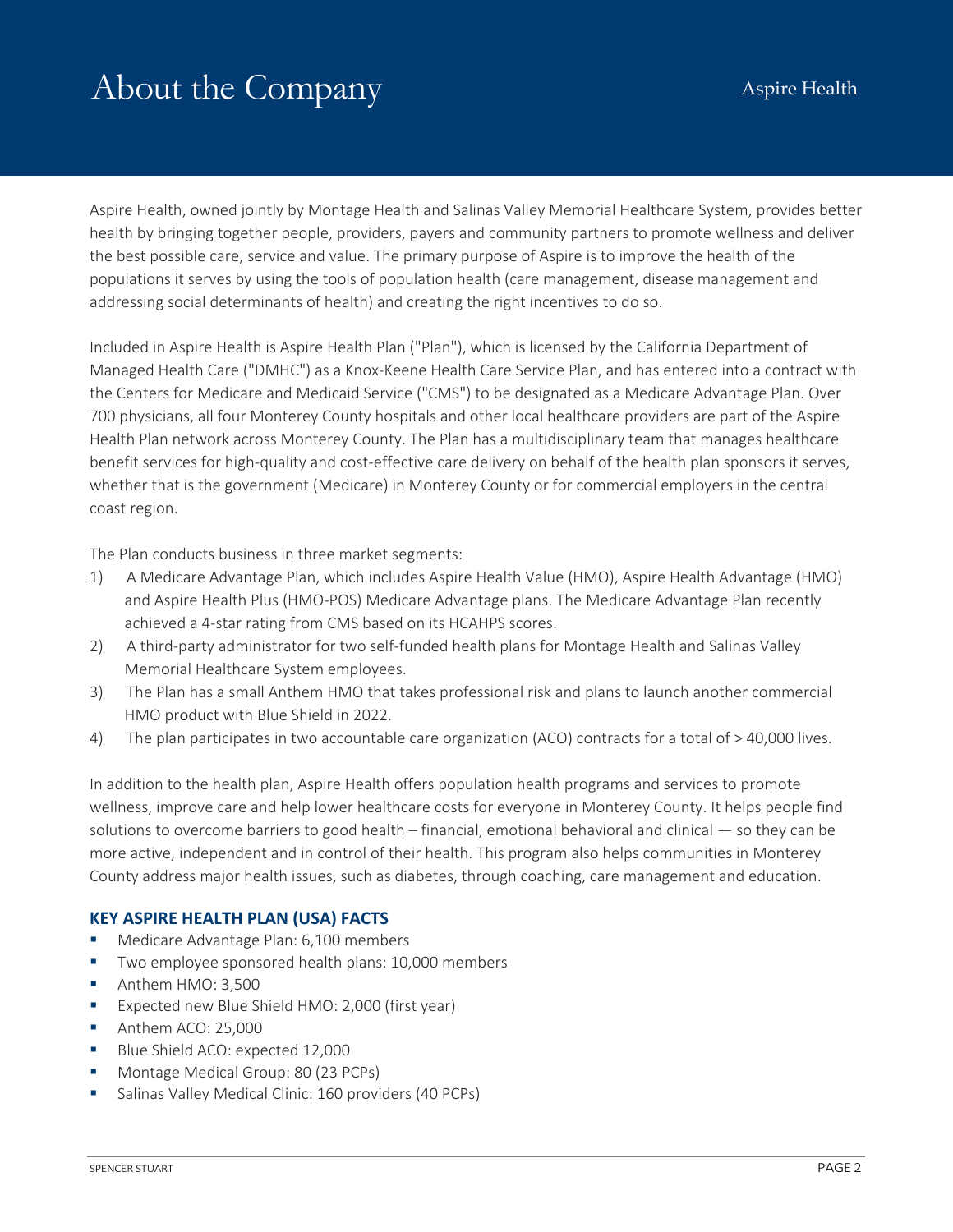# Position Summary and the contract of the Aspire Health

The next CEO of Aspire will take on the role at an important point in the company's history. The specific challenges to be faced include the operating scale of a regional organization, achieving prudent profitable growth (especially in the MA space), working hand-in-hand with the joint owners and the increasing need to meet changing customer preferences.

Working closely with the board and joint venture partners, the new CEO will develop a strategy and operational plan that focuses on prudent profitable growth, being a "trusted ally" to the people the organization serves and maintaining strong relationships with the providers in the community.

Aspire seeks a proven leader with the intellectual prowess, professional experience and personal characteristics required to champion a strategic vision that will drive profitable growth, address the overall cost of care, improve health outcomes and improve the consumer experience. He or she will be a decisive leader who works towards consensus but has a bias for action and can make decisions quickly and with incomplete data. Aspire's next CEO will build on the organization's extraordinary strengths while addressing opportunities in a complex, changing and regulated healthcare environment.

The CEO will have leadership responsibility for all strategic, operational, financial, human capital and businessbuilding aspects of the organization. This executive must have a passion for the mission of the organization. The CEO also must bring a highly developed, innovative outlook to the organization and be able to enhance and evolve a culture of leadership diversity, innovation and appropriate risk-taking.

The CEO will develop new talent while enhancing the capabilities of the current team to secure the organization's future. She or he also will ensure the optimal use of resources to provide high-quality insurance products and related services to the health plan's members.

The CEO's relationships with the company's many external stakeholders are critical, including customers, providers, brokers, regulators, and political and community leaders.

This position is located in Monterey, California.

## **KEY RELATIONSHIPS**

- **Reports to** Chief Executive Officer, Montage Health (solid line) Chief Executive Officer, Salinas Valley Memorial Healthcare System (dotted line) Aspire Health Board of Directors (dotted line)
- **Direct reports**  $\blacksquare$  Chief Financial Officer
	- Chief Medical Officer
	- **Executive in Residence, Performance Improvement**
	- **VP/COO, Health Plan**
	- **VP/COO, Population Health**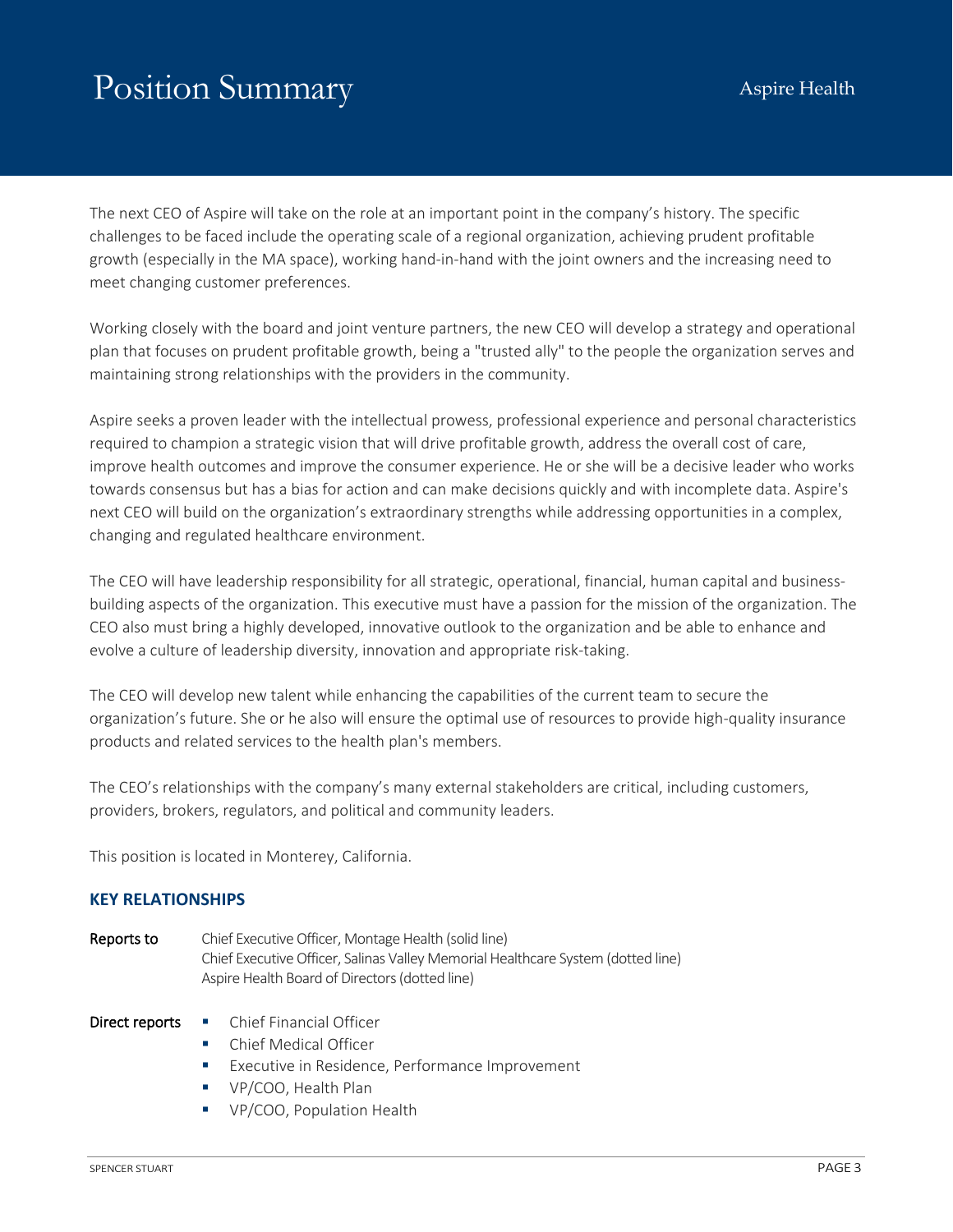#### **Other key relationships**

- Aspire Health Members
- Montage Medical Group
- **Salinas Valley Medical Clinic**
- **VP**, Compliance
- **Government Agencies**
- **Regulators**
- Brokers
- Business and Community Partners

## **KEY RESPONSIBILITIES**

#### **Strategy**

- **Emphasize profitable growth and excellence in the delivery of the healthcare experience for members.** Focus on strategic alignment and drive the culture of the organization towards execution of these strategies by instilling innovation and a strong bias for action.
- **•** Determine a plan for strategic growth by focusing on innovation, product development and technological improvements.
- Continue to explore new ways to deliver care, to include partnerships with existing community resources, in order to move care to the setting that provides the best experience and lowest cost for each individual covered by Aspire.

### **Business Stewardship**

 Sustain and build the financial viability of the company through achievement of business goals, stewardship of reserves and proactive risk management.

#### **Operational Excellence**

 Develop a near-term action plan for the organization to improve offerings, reduce costs, improve margins, and drive additional quality and business opportunities. Seek out partnerships or capabilities and build/buy as appropriate.

#### **Stakeholder Management and Communications**

- Build strong relationships with key stakeholders, including members, providers, the health systems and regulators.
- Demonstrate the willingness and political savvy to navigate complex relationships.
- Effectively and broadly communicate Aspire's plan, progress and commitment to its mission.

#### **Leadership and Culture**

- Internally, build consensus as well as a sense of urgency and commitment to the mission, vision and achievement of results. Act as a change agent within the organization.
- **Mentor and develop the management team and ensure effective succession planning throughout the** organization.
- **Promote and enhance diversity, equity and inclusion among all members of the Aspire Health community.**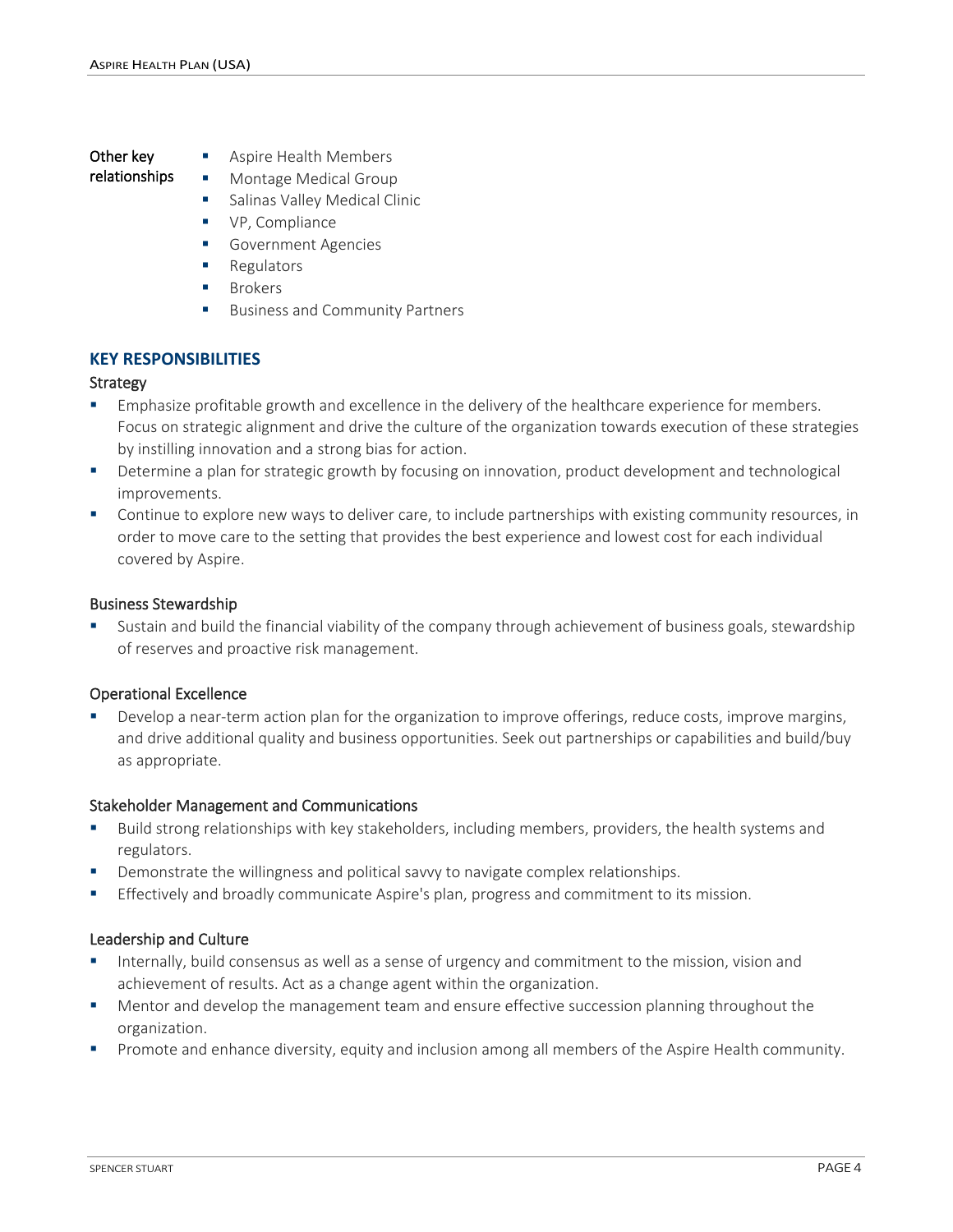#### **DESIRED OUTCOMES**

- **Enhance and execute the strategic framework for the enterprise, focused on change management,** innovation, and profitable growth. Establish alignment around the strategy, drive a sense of urgency and encourage a culture that supports revenue enhancements and cost savings.
- **E** Enhance an innovative culture that leads to new ways of engaging employees, members, providers and other key constituents.
- Collaborate with IT, finance and decision support leaders to improve access to and quality/consistency of data and analytics to drive leadership decision-making and physician behavior change.
- **Continue to promote a culture that deeply values teamwork and results; advance diversity by attracting,** supporting and retaining individuals from historically underrepresented groups across all levels of Aspire Health.
- Establish a platform where innovation can be efficiently implemented and then quickly evaluated for effectiveness.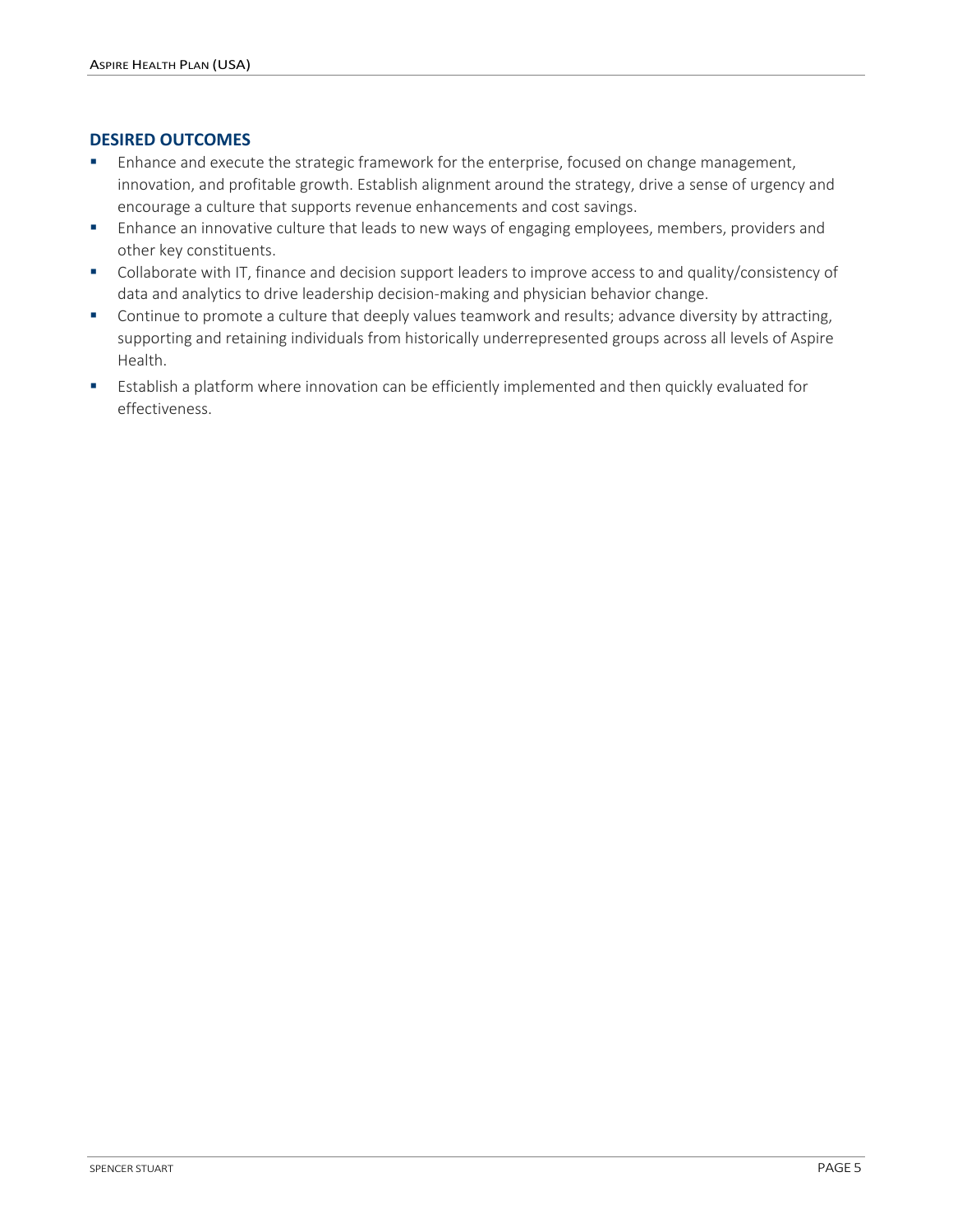# Candidate Profile Aspire Health Plan (USA)

The CEO is responsible for setting the strategic vision for the health plan and ensuring successful execution of the strategy. He or she will drive profitable growth in the segments in which the plan already participates, and will evaluate entering new segments. The CEO will be the external face of the plan and will build and nurture trusted relationships. She or he will work collaboratively with physicians and other healthcare providers to continue Aspire's legacy of being a strong partner to providers, while providing members access to the best care possible.

## **IDEAL EXPERIENCE**

### **Growth track record**

History of implementing a growth agenda to deliver financial results through avenues such as product and care innovation, new business development or portfolio diversification. Specific experience managing the P&L of multiple insurance lines of business in areas such as commercial, individual, Medicare and Medicaid.

#### **General management / P&L leadership**

Proven track record of delivering results and leading a complex organization. Experience managing and overseeing a range of projects, with a particular ability to collaborate and influence across teams.

#### **Financial savvy and data management skills**

Experience analyzing a confluence of data and information to identify options and determine actions that optimize results.

#### **Stakeholder management and credibility**

Exposure to and experience working effectively with a wide array of stakeholders, and the ability to maintain a trusted reputation among them.

#### **CRITICAL LEADERSHIP CAPABILITIES**

#### **Driving Results**

- **EXECT** Reviews performance and progress on a regular basis through metrics and KPIs to ensure the team is achieving required results.
- Instills a sense of urgency in the team to deliver on goals.
- Works to overcome obstacles and/or plans for contingencies.
- Checks own and others' work against required quality standards and recalibrates as needed.

#### **Acting Strategically**

- Creates well-defined plans for own area or team that translate broader organizational goals into decisions or actions.
- **Considers how critical issues will play out beyond the year.**
- **Thinks through the longer-term (3-5 year) implications of decisions and actions.**
- Adjusts plans to take new information or events into account.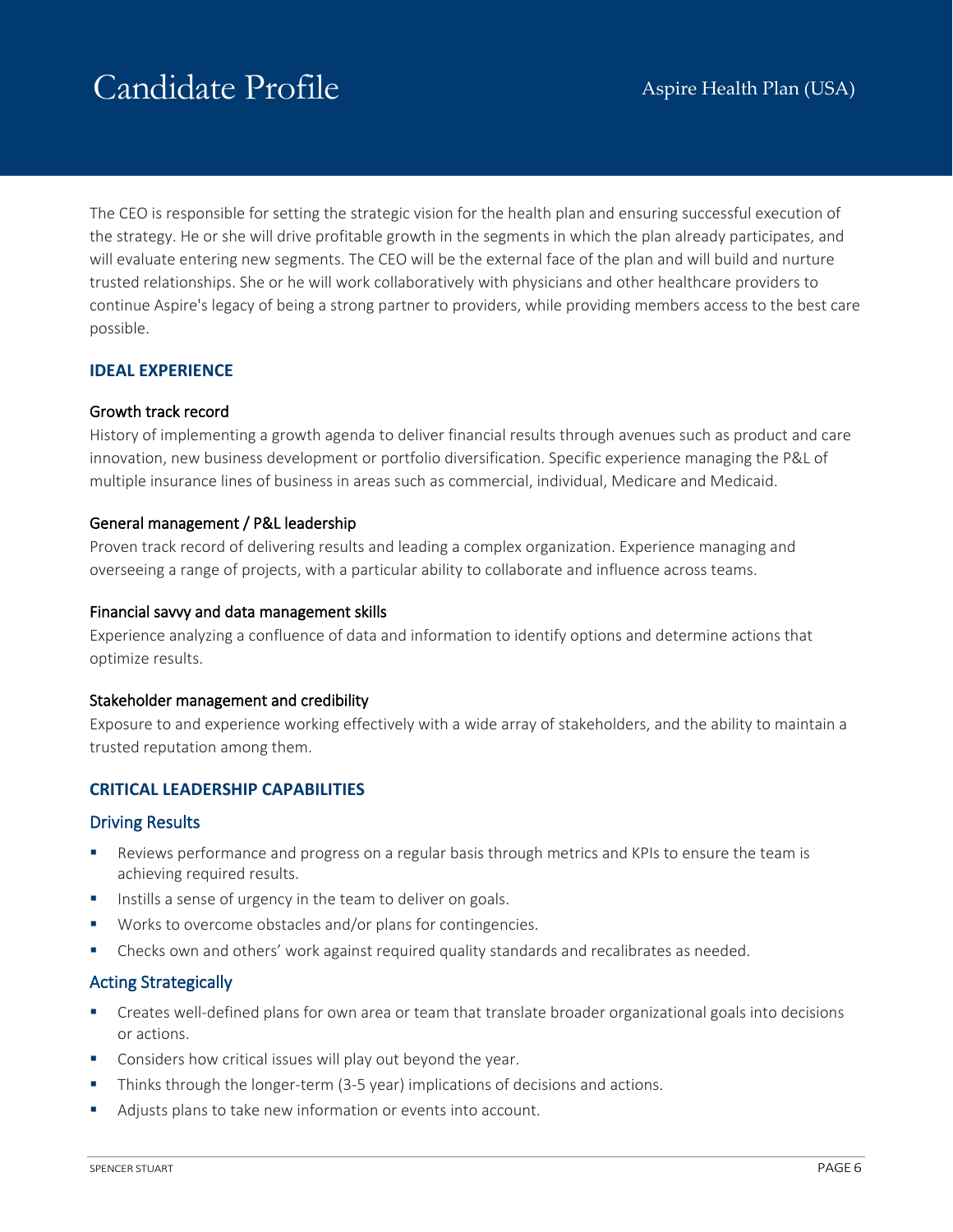# **Collaborating and Influencing**

- **If all 1** Identifies all necessary stakeholders and connects with them to gain support or agreement.
- Negotiates with a genuine give-and-take approach that takes all parties' perspectives into account.
- Takes advantage of opportunities to build strategic relationships in order to achieve specific outcomes.
- **Engages others in open dialogue and adapts own influence approach to various stakeholders in ways that** address their interests or concerns.
- Anticipates emerging or potential conflicts among all stakeholders and proactively addresses and resolves them.

# **OTHER PERSONAL CHARACTERISTICS**

- Acts with integrity and honesty to safeguard against reputational risk.
- Humble, servant-leader mindset.
- **Excellent communications skills.**
- Confident but open to other perspectives.
- **Mission- and community-minded.**
- Resilient and perseverant.